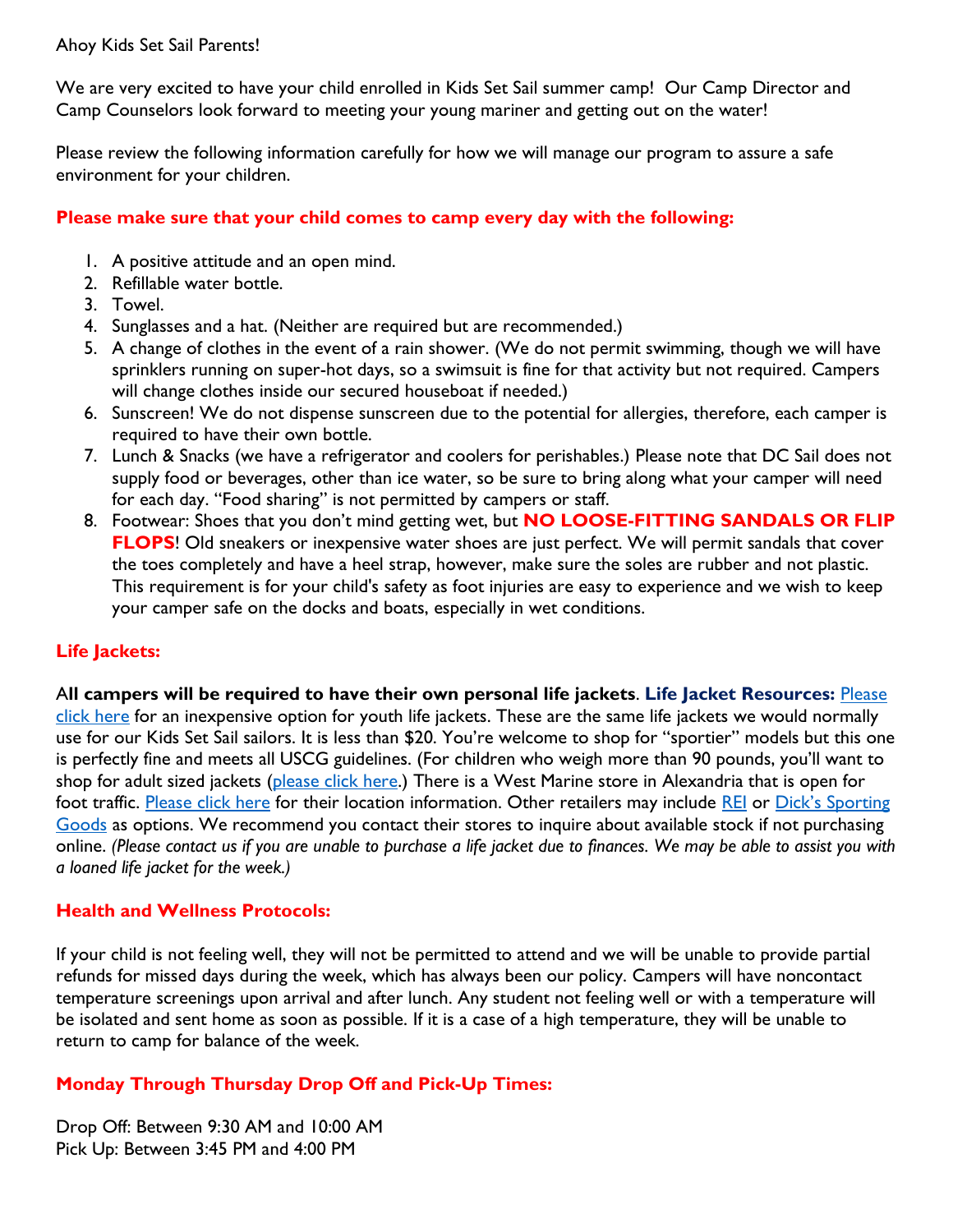# **Friday Schedule:**

For many years, we welcome parents and family members to come to the docks at 1:00 PM on Friday afternoons so that parents may observe sailors demonstrating their sailing skills in a little regatta right off the docks, followed by an Awards Ceremony. In 2020/2021, due to COVID-19 restrictions on group sizes and our limited space, we were unable to accommodate parents/family members for this activity. If in 2022 restrictions continue, we may be unable to host the special event on Fridays. We very much hope to resume this part of the program in 2022 and will communicate with parents before the start of camp week.

You will receive a final confirmation email message the week prior to your sailor's participation with details for the Friday schedule. Even if we cannot accommodate family members, and we understand this is disappointing, but please be assured, we will still provide the kids with the additional sailing after lunch and to attend their Award Ceremony. **Pick up time will remain as an early release at 2:30 PM on Fridays.**

**Important;** Please allow for ample time to travel to our location as there is congestion in the area and normal rush-hour related traffic. Also, when the Washington Nationals are hosting home games, traffic will be a concern.

Do not leave your children unattended until you have signed them in with a Kids Set Sail staff member. We do not have staff available to monitor your children before or after camp drop off/pick up times.

## **Kids Set Sail Location:**

**Kids Set Sail Summer Camp takes place at our Diamond Teague Park Piers location.** [Please click](https://goo.gl/maps/4smnTV4jCsACDcM8A)  [here](https://goo.gl/maps/4smnTV4jCsACDcM8A) for a Google Map link. We are located just behind the Washington Nationals' ballpark at 99 Potomac Avenue SE, Washington, DC 20003. Closest Metro station is Navy Yard/Ballpark, located at 122 M Street SE, Washington, DC 20003. Camp directors and counselors will be on site to receive your children Please click [here](file:///C:/Users/DC%20Sail/Dropbox/NMHF/Diamond%20Teague%20Park%20Piers/Drop%20Off%20and%20Pick%20Up%20for%20KSS%20at%20Diamond%20Teague%20Park%20Piers%202020.pdf) to launch a .pdf of our location.



Our docks and pavilion are adjacent to the small brick building at the end of the sidewalk. Our banners are on the fencing at the gate entrance to our docks.